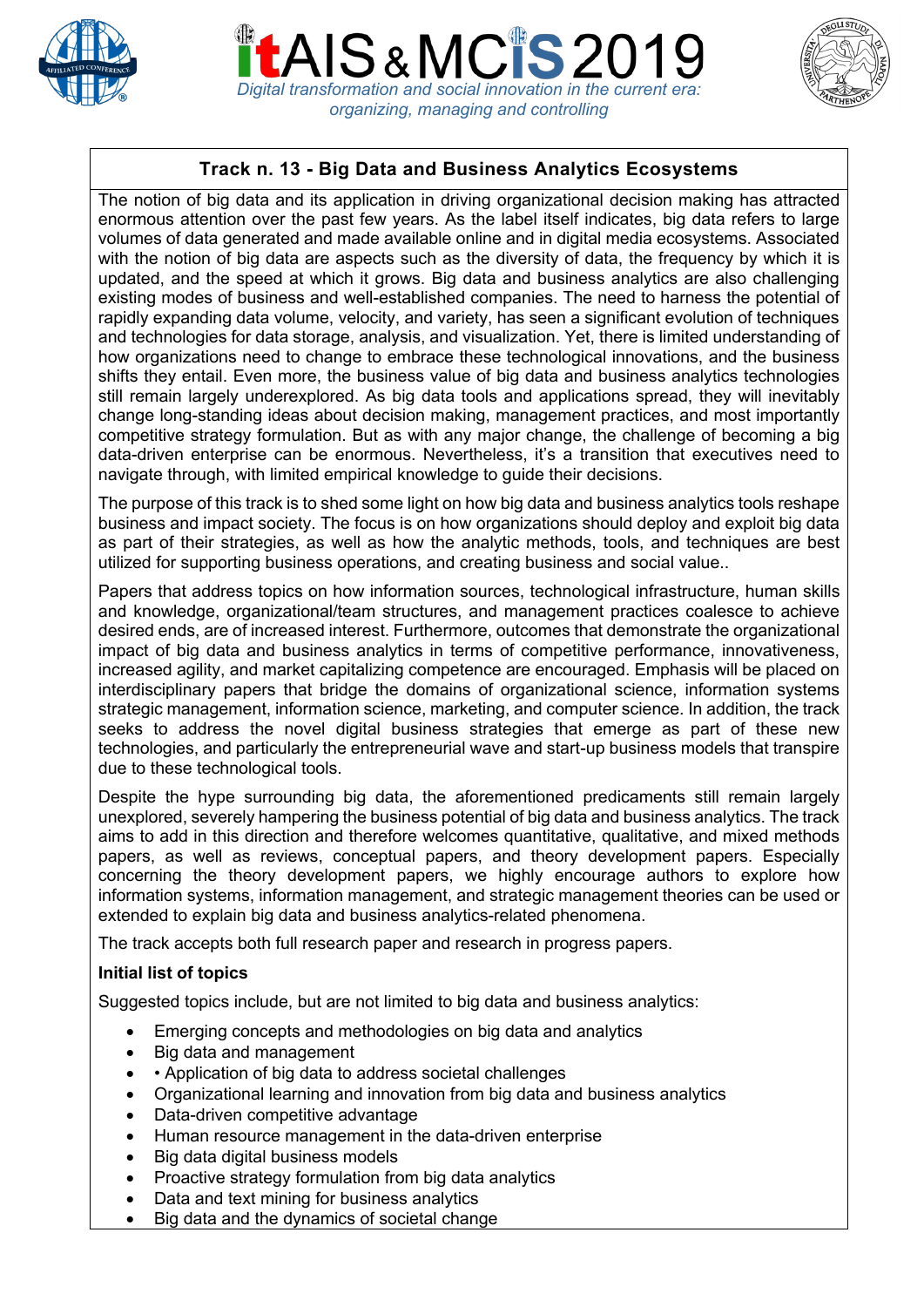





- Big data for social good
- The role of big data in social innovation
- Behavioral and Recommender Systems Analytics
- Big data and analytics to create business value
- Social media analytics for business
- E-learning analytics
- Social media and learning analytics
- Data quality improvement for business analytics
- Big data and its impact on business strategy-formulation
- Digital ecosystem big data

### **Type of contributions invited:**

*We invite full research papers, research-in-progress papers, experience-in-the-field reports and case reports. Both empirically and/or theoretically grounded.*

| <b>Track Co-Chairs</b> |                                                                                                                                                                                                                                                                                                                                                                                                                                                                                                                                                                                                                                                                                                                                                                                                                                                                                                                                     |  |
|------------------------|-------------------------------------------------------------------------------------------------------------------------------------------------------------------------------------------------------------------------------------------------------------------------------------------------------------------------------------------------------------------------------------------------------------------------------------------------------------------------------------------------------------------------------------------------------------------------------------------------------------------------------------------------------------------------------------------------------------------------------------------------------------------------------------------------------------------------------------------------------------------------------------------------------------------------------------|--|
| Name - Surname         | Ilias O. Pappas                                                                                                                                                                                                                                                                                                                                                                                                                                                                                                                                                                                                                                                                                                                                                                                                                                                                                                                     |  |
| <b>Title</b>           | <b>Associate Professor</b>                                                                                                                                                                                                                                                                                                                                                                                                                                                                                                                                                                                                                                                                                                                                                                                                                                                                                                          |  |
| E-mail                 | ilias.pappas@uia.no                                                                                                                                                                                                                                                                                                                                                                                                                                                                                                                                                                                                                                                                                                                                                                                                                                                                                                                 |  |
| Affiliation            | University of Agder, Norway                                                                                                                                                                                                                                                                                                                                                                                                                                                                                                                                                                                                                                                                                                                                                                                                                                                                                                         |  |
| Short bio              | Ilias Pappas is an Associate Professor of Information Systems at the<br>Department of Information Systems, University of Agder (UiA), Norway.<br>interests focus on the areas of digital transformation, social innovation and<br>social change, as well as Internet marketing and information technology<br>adoption. Pappas has been a Guest Editor for the journals Information &<br>Management, Technological Forecasting and Social Change, and<br>Information Systems and e-Business Management. He has published over<br>70 articles in peer reviewed journals and conferences including Journal of<br>Business Research, European Journal of Marketing, Computers in Human<br>Behavior, Information & Management, Psychology & Marketing. He serves<br>as the secretary of the IFIP Working Group 6.11: Communication Aspects<br>of the E-World. Pappas is a recipient of ERCIM and Marie Skłodowska-<br>Curie fellowships. |  |
| Name - Surname         | <b>Patrick Mikalef</b>                                                                                                                                                                                                                                                                                                                                                                                                                                                                                                                                                                                                                                                                                                                                                                                                                                                                                                              |  |
| <b>Title</b>           | <b>Associate Professor</b>                                                                                                                                                                                                                                                                                                                                                                                                                                                                                                                                                                                                                                                                                                                                                                                                                                                                                                          |  |
| E-mail                 | patrick.mikalef@ntnu.no                                                                                                                                                                                                                                                                                                                                                                                                                                                                                                                                                                                                                                                                                                                                                                                                                                                                                                             |  |
| Affiliation            | Norwegian University of Science and Technology (NTNU), Norway                                                                                                                                                                                                                                                                                                                                                                                                                                                                                                                                                                                                                                                                                                                                                                                                                                                                       |  |
| Short bio              | Patrick Mikalef is an Associate Professor in Data Science and Information<br>Systems at the Department of Computer Science. In the past, he has<br>been a Marie Skłodowska-Curie post-doctoral research fellow working on<br>the research project "Competitive Advantage for the Data-driven<br>Enterprise" (CADENT). He received his B.Sc. in Informatics from the<br>Ionian University, his M.Sc. in Business Informatics for Utrecht University,<br>and his Ph.D. in IT Strategy from the Ionian University. His research<br>interests focus the on strategic use of information systems and IT-<br>business value in turbulent environments. He has published work in<br>international conferences and peer-reviewed journals including the                                                                                                                                                                                     |  |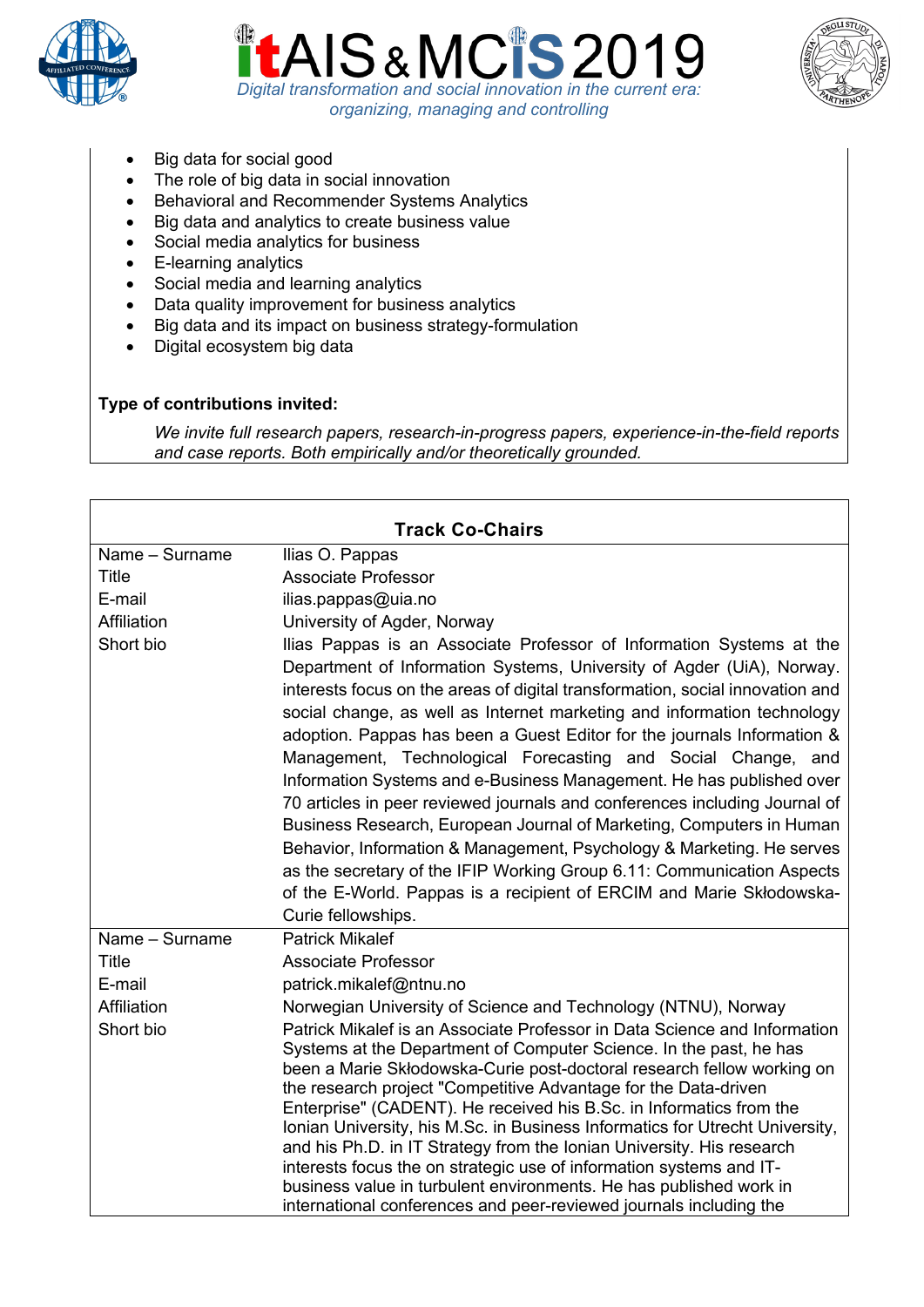





|                | Journal of Business Research, British Journal of Management,<br>Information and Management, Industrial Management & Data Systems,<br>and Information Systems and e-Business Management.                                                                                                                                                                                                                                                                                                                                                                                                                                                                                                                                                                                                                                                                                                                                                                                                                                                                                                                                                                                                                                                                                               |
|----------------|---------------------------------------------------------------------------------------------------------------------------------------------------------------------------------------------------------------------------------------------------------------------------------------------------------------------------------------------------------------------------------------------------------------------------------------------------------------------------------------------------------------------------------------------------------------------------------------------------------------------------------------------------------------------------------------------------------------------------------------------------------------------------------------------------------------------------------------------------------------------------------------------------------------------------------------------------------------------------------------------------------------------------------------------------------------------------------------------------------------------------------------------------------------------------------------------------------------------------------------------------------------------------------------|
| Name - Surname | Michail N. Giannakos                                                                                                                                                                                                                                                                                                                                                                                                                                                                                                                                                                                                                                                                                                                                                                                                                                                                                                                                                                                                                                                                                                                                                                                                                                                                  |
| Title          | <b>Associate Professor</b>                                                                                                                                                                                                                                                                                                                                                                                                                                                                                                                                                                                                                                                                                                                                                                                                                                                                                                                                                                                                                                                                                                                                                                                                                                                            |
| E-mail         | michailg@ntnu.no                                                                                                                                                                                                                                                                                                                                                                                                                                                                                                                                                                                                                                                                                                                                                                                                                                                                                                                                                                                                                                                                                                                                                                                                                                                                      |
| Affiliation    | Norwegian University of Science and Technology (NTNU), Norway                                                                                                                                                                                                                                                                                                                                                                                                                                                                                                                                                                                                                                                                                                                                                                                                                                                                                                                                                                                                                                                                                                                                                                                                                         |
| Short bio      | Michail Giannakos is an associate professor of interaction design and<br>learning technologies at the Department of Computer Science of NTNU.<br>Giannakos has co-authored more than 100 manuscripts published in<br>peer-reviewed journals and conferences (including Computers &<br>Education, Computers in Human Behavior, Behaviour & Information<br>Technology, BJET, ACM TOCE, CSCL, Interact, C&C, IDC, IEEE ICALT<br>to mention few) and has served as an evaluator for the EC and the NSF.<br>He is member on the executive board of IEEE Technical Committee on<br>Learning Technology, and has served/serves in various organization<br>committees (e.g., general chair, associate chair), program committees as<br>well as editor and guest editor on highly recognized journals (e.g., IEEE<br>Multimedia, Computers in Human Behavior, ACM TOCE). He has worked<br>at several research projects funded by diverse sources like EC, Microsoft<br>Research, The Research Council of Norway (RCN), US-NSF, German<br>agency for international academic cooperation (DAAD) and Cheng<br>Endowment; Giannakos is also a recipient of a Marie Curie/ERCIM<br>fellowship, the Norwegian CAREER award and he is one of the<br>outstanding academic fellows of NTNU (2017-2021). |
| Name - Surname | John Krogstie                                                                                                                                                                                                                                                                                                                                                                                                                                                                                                                                                                                                                                                                                                                                                                                                                                                                                                                                                                                                                                                                                                                                                                                                                                                                         |
| Title          | Professor                                                                                                                                                                                                                                                                                                                                                                                                                                                                                                                                                                                                                                                                                                                                                                                                                                                                                                                                                                                                                                                                                                                                                                                                                                                                             |
| E-mail         | john.krogstie@ntnu.no                                                                                                                                                                                                                                                                                                                                                                                                                                                                                                                                                                                                                                                                                                                                                                                                                                                                                                                                                                                                                                                                                                                                                                                                                                                                 |
| Affiliation    | Norwegian University of Science and Technology (NTNU), Norway                                                                                                                                                                                                                                                                                                                                                                                                                                                                                                                                                                                                                                                                                                                                                                                                                                                                                                                                                                                                                                                                                                                                                                                                                         |
| Short bio      | John Krogstie holds a PhD (1995) and a MSc (1991) in information<br>systems from the Norwegian University of Science and Technology<br>(NTNU), where he is currently a full professor in information systems at<br>the IDI-department. At IDI he is Department Head. John Krogstie is the<br>Norwegian representative and Vice-Chair for IFIP TC8 and was chair of<br>IFIP WG 8.1 on information system design and evaluations (2010-2015).<br>His research interests are information systems modelling, quality of<br>models and modelling languages, eGovernment and mobile information<br>systems. He has published around 250 refereed papers in journals,<br>books and archival proceedings since 1991. H-index as of July 2018 is<br>40, G-index 62 according to Google Scholar.                                                                                                                                                                                                                                                                                                                                                                                                                                                                                                |

## **Track programme committee members**

- Björn Johansson, Lund University, Sweden
- Damianos Chanjiantoniou, Athens University of Economics and Business, Greece
- Dimitris Karlis, Athens University of Economics and Business, Greece
- George Lekakos, Athens University of Economics and Business, Greece
- Frantisek Sudzina, Aalborg University, Denmark
- Johan Versendaal, Hogeschool Utrecht, the Netherlands
- Letizia Jaccheri, Norwegian University of Science and Technology (NTNU), Norway